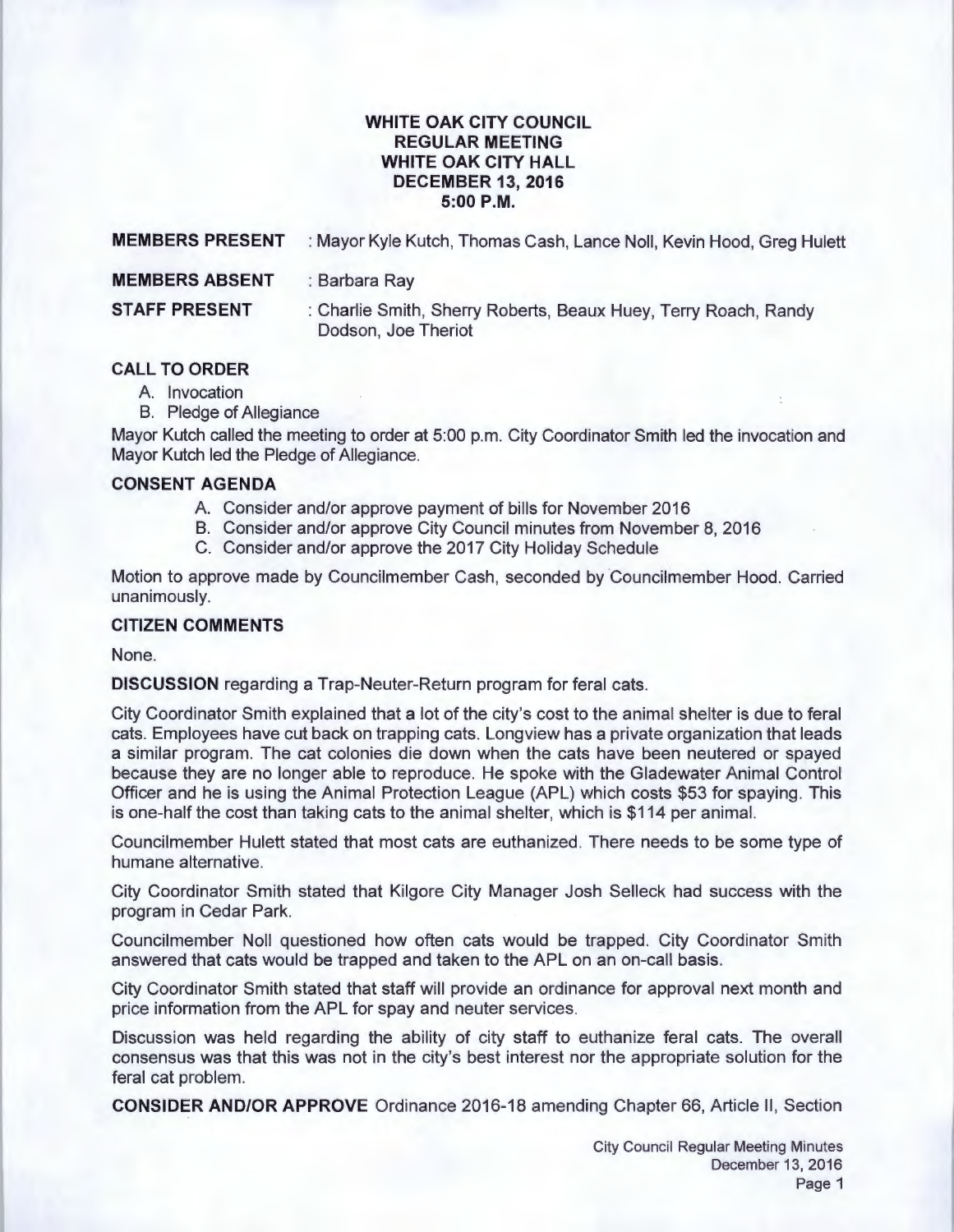40(6)(7) of the Code of Ordinances, prescribing rates to be charged for solid waste sanitation services.

City Coordinator Smith explained that Republic Services is allowed an annual Consumer Price Index increase. The bag increase is .19 cents and the cart increase is .13 cents. If the increase is not passed along to the customer, it will cause the city to lose approximately \$3,800 per year in sanitation revenue.

Motion to approve made by Mayor Pro-Tem Hulett, seconded by Councilmember Noll. Carried unanimously.

**CONSIDER AND/OR REAPPOINT** Don Anderson, Kenny Corbell, David Puckett, and Pete Sacciocio to the Planning & Zoning Commission for a three-year term from January 1, 2017 through December 31, 2019.

Motion to reappoint all members made by Mayor Pro-Tem Hulett, seconded by Councilmember Hood. Carried unanimously.

**CONSIDER AND/OR REAPPOINT** Billy Sallee as a board member to the Board of Adjustments and Todd Long and Jeff Loftis as alternate members for a two-year term from January 1, 2017 through December 31, 2018.

Motion to approve made by Councilmember Noll, seconded by Councilmember Cash. Carried unanimously.

**OPEN PUBLIC HEARING** to receive comments from the public regarding the Application for a Specific Use Provision (SUP) from ETX Towing & Storage to place a towing and storage business at AB 38 TR 4 Sec 10 of theW. H. Castleberry Survey, or more commonly known as 1701 E. U.S. Highway 80, White Oak, TX.

Mayor Kutch opened the public hearing at 5:22 p.m. No citizens chose to speak.

City Coordinator Smith explained the application was presented to the Planning & Zoning Board and it was denied. The owners were informed that the application will be presented to the city council to either approve or deny, and they were welcomed to attend.

#### **CLOSE PUBLIC HEARING**

Mayor Kutch closed the public hearing at 5:23 p.m.

**CONSIDER AND/OR APPROVE** Specific Use Provision (SUP) for ETX Towing & Storage to place a towing and storage business at AB 38 TR 4 Sec 10 of theW. H. Castleberry Survey, or more commonly known as 1701 E. U.S. Highway 80, White Oak, TX.

Mayor Pro-Tem Hulett made a motion to deny the application, seconded by Councilmember Hood. Carried unanimously.

**CONSIDER AND/OR APPROVE** White Oak Economic Development Corporation to enter into an economic development performance agreement with the City of White Oak.

City Coordinator Smith explained this is for a new gas line for businesses in the Willow Lake Business Park. The cost of the new gas line was \$11 , 427.

Motion to approve made by Councilmember Noll, seconded by Councilmember Cash. Carried 3-0-1 with Mayor Pro-Tem Hulett abstaining due to a conflict of interest.

### **CITY COORDINATOR ITEMS**

A. Update on water and wastewater treatment plant construction The number two racetrack is running and looks good. The new lab is ready to be moved